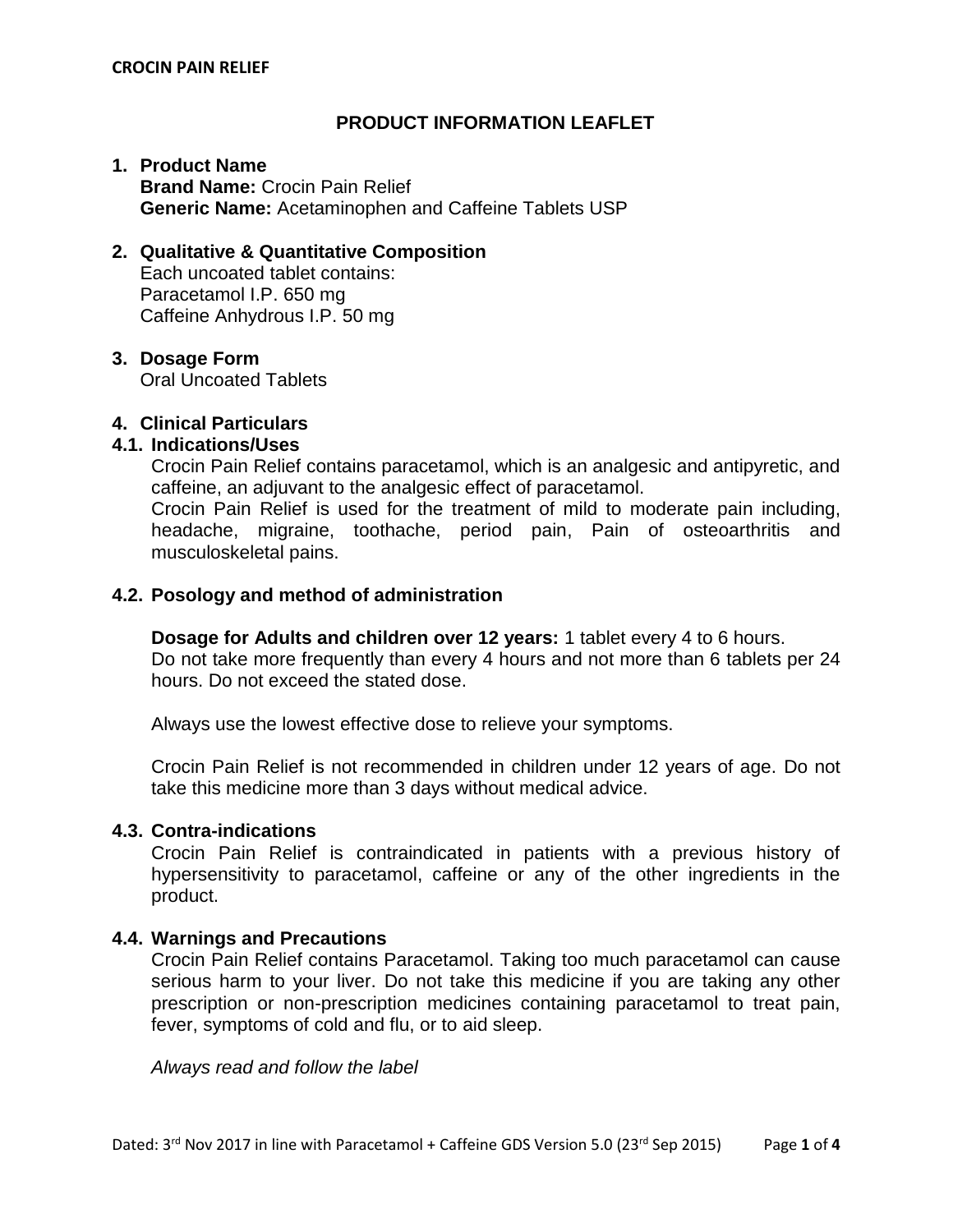### **Check with your doctor before use if you:**

- $\triangleright$  have liver or kidney problems.
- $\triangleright$  have a severe infection, are severely malnourished, severely underweight or are a chronic heavy alcohol user as this may increase the risk of metabolic acidosis. Signs of metabolic acidosis include:
	- *-* deep, rapid, difficult breathing,
	- *-* feeling sick (nausea), being sick (vomiting),
	- *-* loss of appetite.

Contact a doctor immediately if you get a combination of these symptoms.

You may also need to avoid using the product altogether or limit the amount of paracetamol that you take.

This medicine contains caffeine. Avoid drinking too many caffeine containing drinks (eg. tea, coffee and caffeine containing canned drinks) when taking this medicine. High caffeine intake can result in difficulty sleeping, shaking and an uncomfortable feeling in the chest caused by fluttering heartbeat*.* 

Please see your doctor if your symptoms do not improve.

**4.5. Interaction with other medicaments and other forms of interaction** 

Before taking this medicine, make sure you consult your doctor if you are taking warfarin or similar medicines used to thin the blood.

### **4.6. Pregnancy and lactation**

*Pregnancy:* Not recommended for use during pregnancy.

*Lactation:* Use during breast-feeding should be avoided.

## **4.7. Effects on ability to drive and use machines, if contra-indicated**  None

### **4.8. Undesirable effects/side effects**

*Stop taking this medicine and tell your doctor immediately if:* 

- $\triangleright$  you experience allergic reactions such as skin rash or itching, sometimes with breathing problems or swelling of the lips, tongue, throat or face.
- $\triangleright$  you experience a skin rash or peeling, or mouth ulcers.
- $\triangleright$  you have previously experienced breathing problems with aspirin or non-steroidal anti-inflammatory drugs, and experience a similar reaction with this product.
- $\triangleright$  you experience unexplained bruising or bleeding.

These reactions are rare.

### **4.9. Overdose**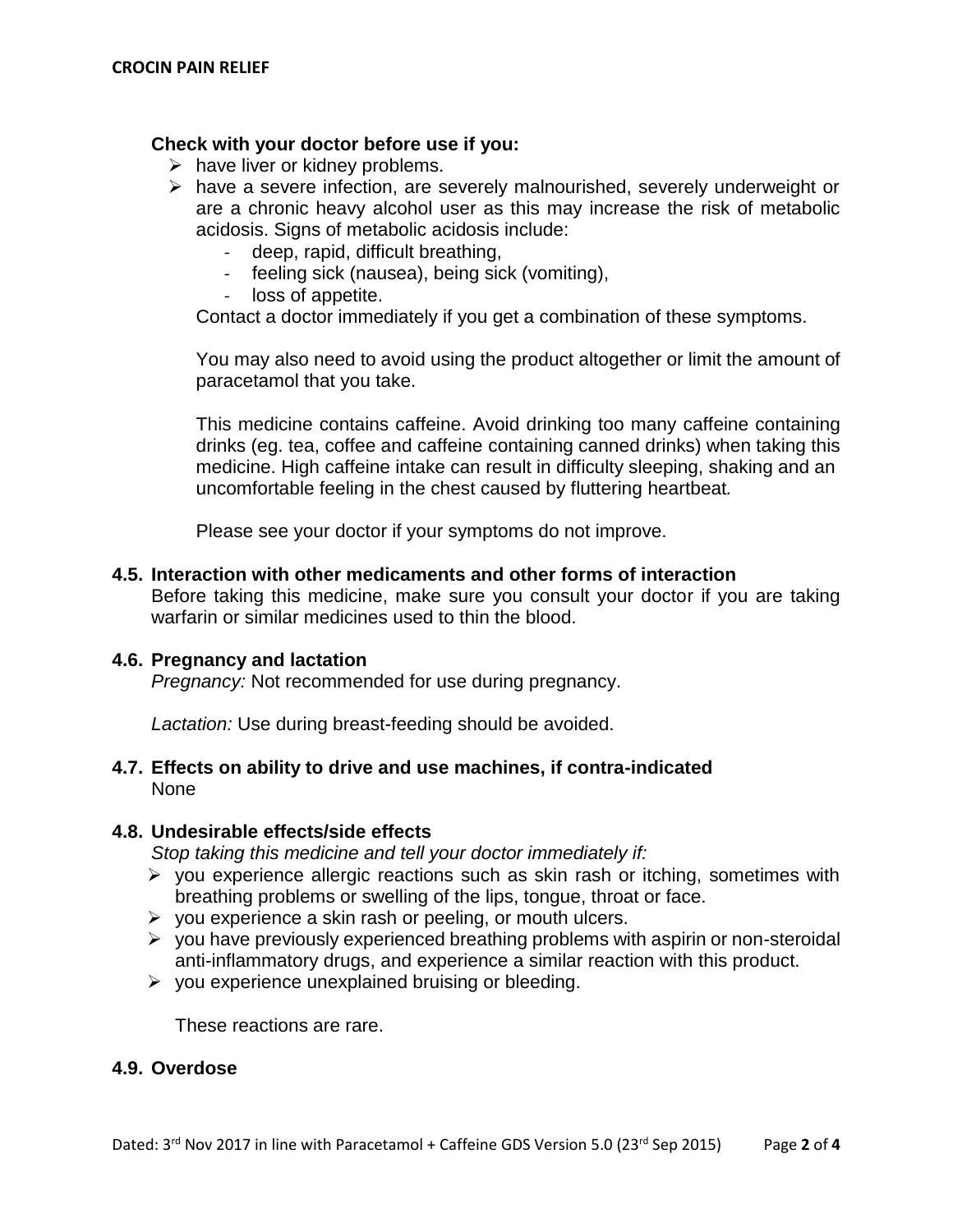In case of over dosage, seek medical advice from a doctor immediately even if you do not have any symptoms because of the risk of liver failure.

In case of over dosage, you may also contact the **National Poisons Information Centre of India. Details of the same are as below:**

Department of Pharmacology All India Institute of Medical Sciences New Delhi-110029 Toll Free No. - 1800 116 117 Tel No.- 26589391, 26593677

#### **5. Pharmacological Properties**

#### **5.1. Pharmacodynamic Properties & mechanism of action**

ATC code: N02B E01 Pharmacotherapeutic group: Paracetamol: Anilides Caffeine: Methylxanthine

Paracetamol is an antipyretic and analgesic. Its mechanism of action is believed to include inhibition of prostaglandin synthesis, primarily within the central nervous system*.* The lack of peripheral prostaglandin inhibition confers important pharmacological properties such as the maintenance of the protective prostaglandins within the gastrointestinal tract. Paracetamol, is therefore, particularly suitable for: patients with a history of disease, or patients taking concomitant medication, where peripheral prostaglandin inhibition would be undesirable (for example, those with a history of gastrointestinal bleeding or in the elderly).

Caffeine acts as an analgesic adjuvant which enhances the efficacy of paracetamol. Clinical data have demonstrated that paracetamol-caffeine provides superior pain relief compared to standard paracetamol tablets (p<=0.05). Caffeine is a methylxanthine and a non-selective adenosine receptor antagonist.

#### **5.2. Pharmacokinetics**

Paracetamol is rapidly absorbed from the gastrointestinal tract and is distributed into most body tissues. Binding to plasma proteins is minimal at therapeutic concentrations. Paracetamol is metabolised in the liver and excreted in the urine mainly as glucuronide and sulphate metabolites - less than 5% is excreted as unmodified paracetamol. The mean plasma half-life is about 2.3 hours.

Caffeine is rapidly absorbed from the gastrointestinal tract and is widely distributed throughout the body. Caffeine is almost completely metabolized in the liver by oxidation and demethylation to various xanthine derivatives, which are excreted in the urine. The mean plasma half-life after oral administration is about 4.9 hours.